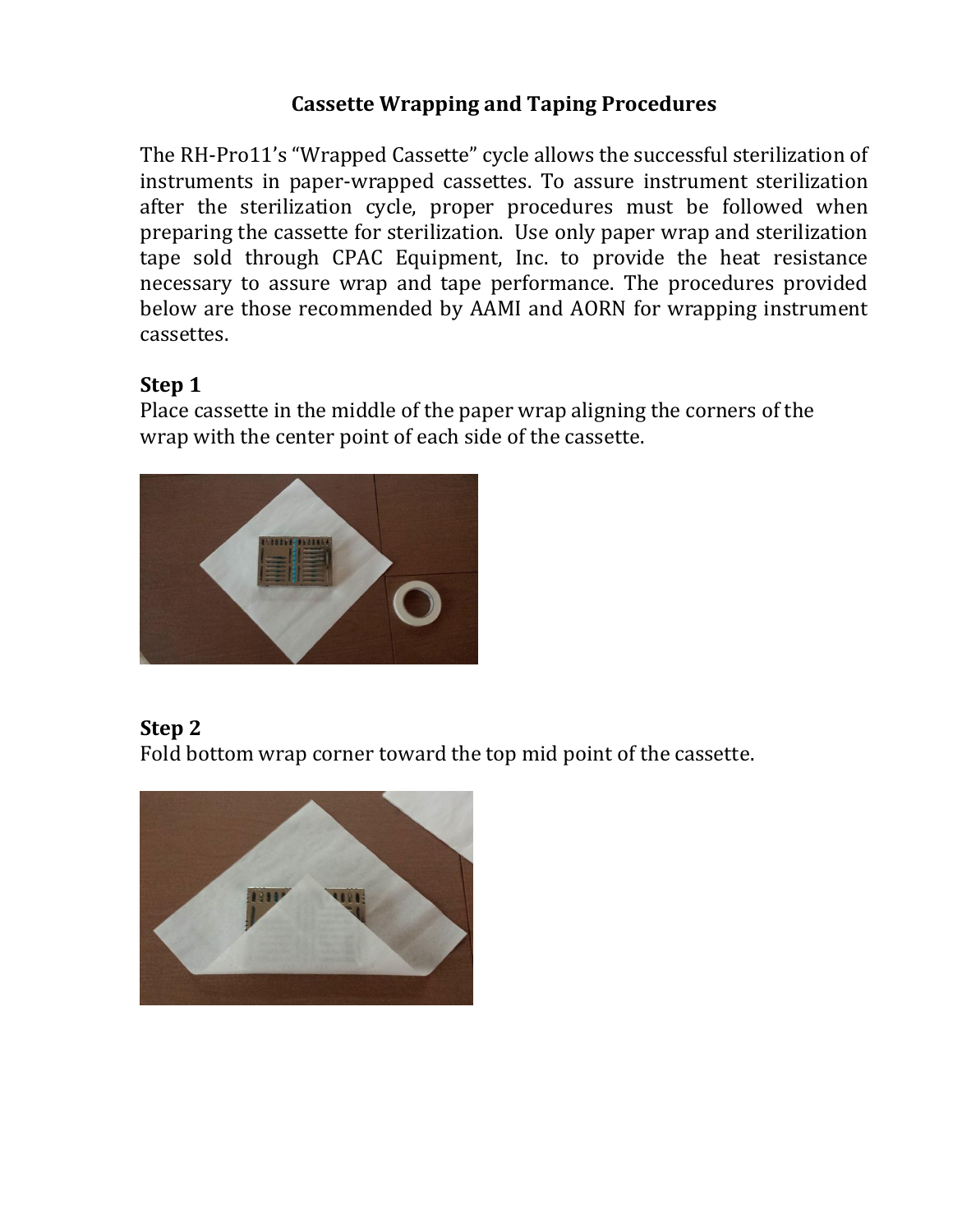### **Step 3**

Fold over corner back onto wrap and securely attach sterile tape by firmly pressing the tape to the wrap. Note that the tape is not attached to the cassette.



#### **Step 4**

Fold left side by pushing in bottom left corner and folding over remainder of flap until it is horizontally aligned with wrap's edges (Left). Push down lower left fold (Right)



# **Step 5**

Fold over left corner and tape securely to first-fold wrap.

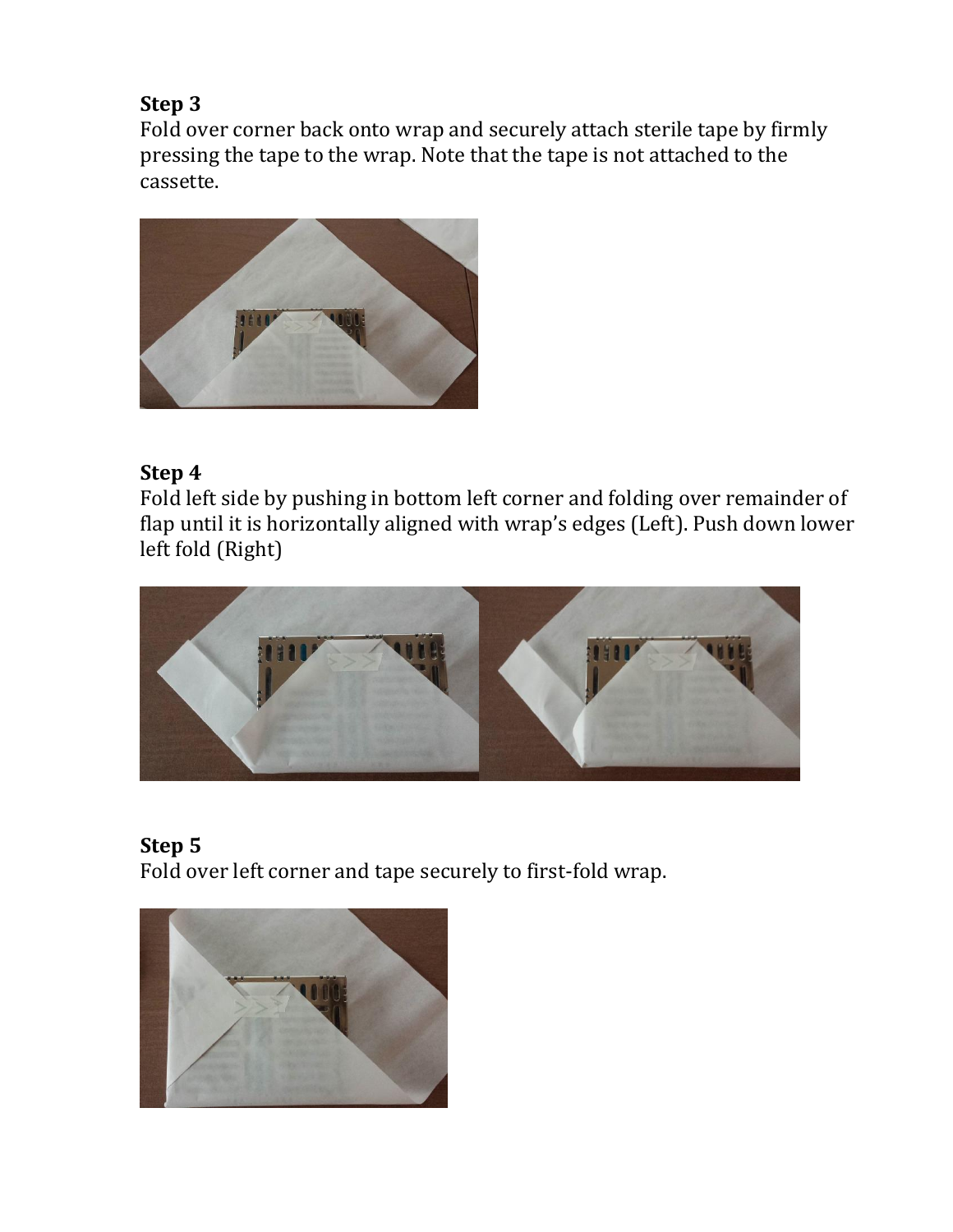**Step 6** Fold over right side of wrap, repeating Steps 4 and 5.



# **Step 7**

Fold top by pushing in bottom left corner and folding over remainder of flap until it is horizontally aligned with wrap's edges (Left). Repeat for right side of top flap (Right).